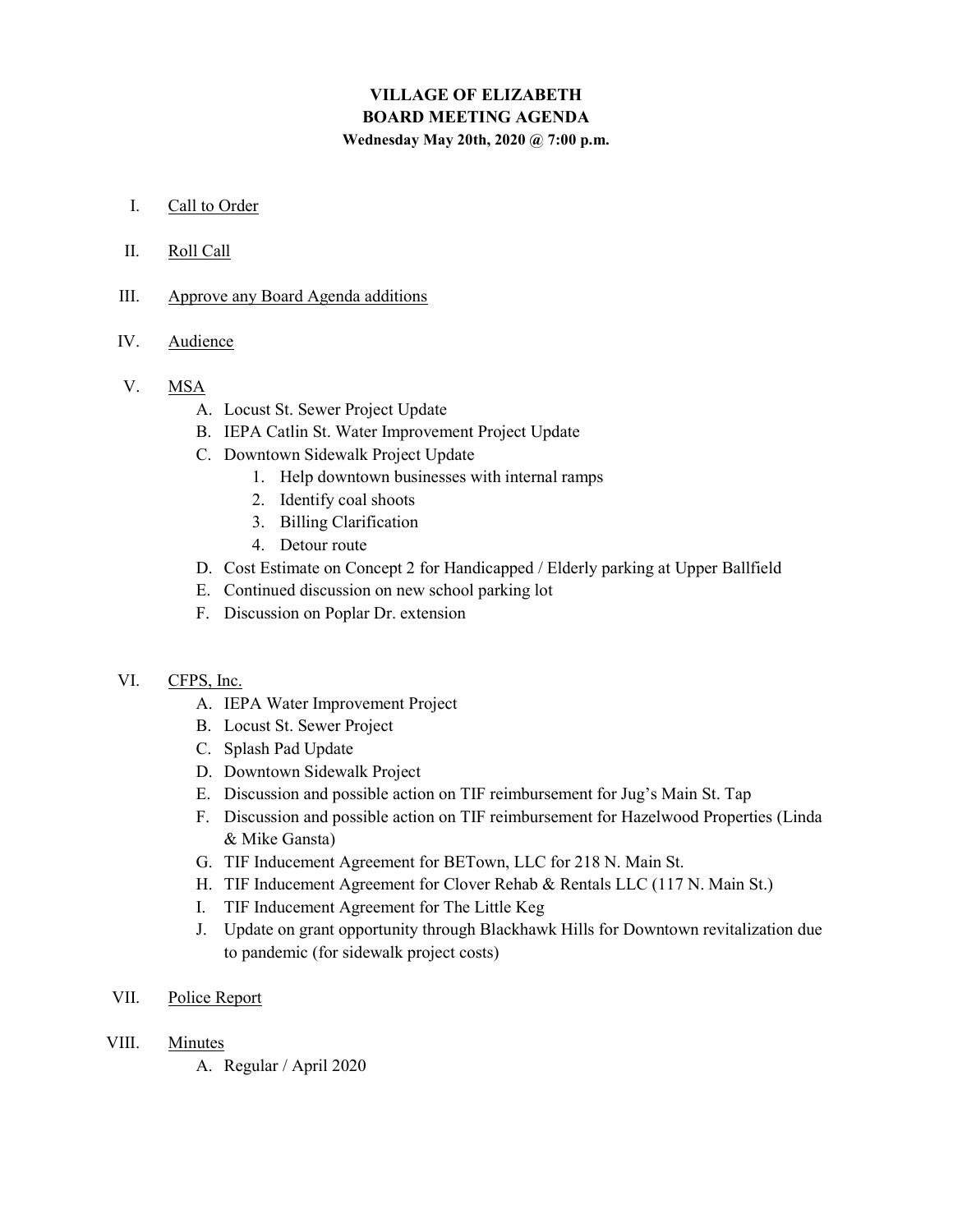#### IX. Consent Agenda (NONE)

#### X. Finances

- A. Treasurer's Report
- B. Payment of Bills
- C. Budget
	- 1. Approve interfund transfers for the end of FY20

## XI. Committee Reports

- A. Public Works (NO MEETING THIS MONTH)
	- 1. Fire Hydrants
	- 2. Estimate for 2020 Chevy Silverado 2500
	- 3. Carol Rayhorn lot monthly billing to start 6/1/20?
	- 4. Verbiage on Water Service application (to include something about proper way to terminate service?)
- B. Administrative (NO MEETING THIS MONTH)
- C. Economic Development
	- 1. Discussion on Storage building /office space for Rescar

## XII. Attorney Comments

- A. Cost estimate for putting Zoning guidelines into an ordinance
- B. Approve the Emergency Declaration Ordinance
- C. Amended Ordinance regarding proper way to disconnect water lines at the main
- D. Update on IDOT Hwy 20 Maintenance agreement
- E. Sycamore St. Cease and Desist letter

## XIII. Old Business (Other than Committee Mtg Minutes/Consent Agenda)

- A. Generator / Storm shelter at Village Hall
- B. Approve location of the light pedestal by Community Bldg donated by Kloss family for Harvey
- C. Continued discussion on utility payments and guidelines
- D. Discussion on ambulance service at Freedom Fest
- E. Holcomb property annexation

## XIV. New Business (Other than Committee Mtg Minutes/Consent Agenda)

- A. Approve early TIF payouts for 2020
- B. Fair Liquor License
- C. Loan for Generator at Village Hall
- D. Approve Small Business Gap Loan for The Clothes Bin
- E. Approve Small Business Gap Loan for The Little Valley Life
- F. Cost estimate for masks for village residents
- G. Discussion and possible action on Exterior Beautification Grant for 406 S. Main St. (James & Molly Mensendike)